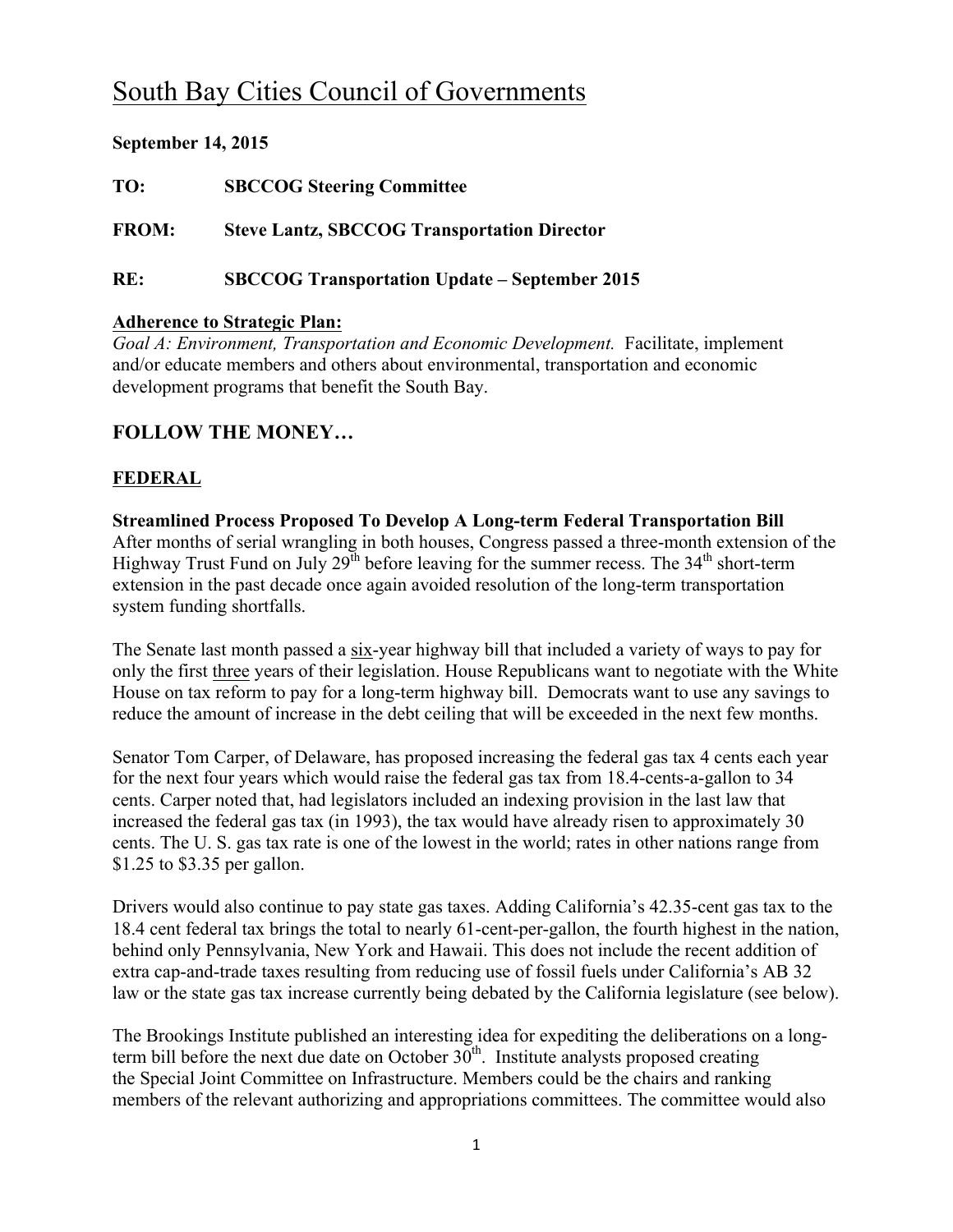include the Congressional tax committees, or their designees, and representatives from the Budget Committee chairs and ranking members from each house. The ad hoc committee would be charged with developing a comprehensive bill *and* the means to pay for any increased spending over current law. The resulting bill would be introduced to both houses and considered under rules that would limit amendments and time for debate and lead to an up-or-down vote. The enacted bill would be subject to presidential veto.

**FHWA Broadens Design Flexibility For Federal Highway System Bike & Ped. Projects** The Federal Highway Administration (FHWA) released "clarifying" guidance on August  $20<sup>th</sup>$ regarding the funding, design, and environmental review processes for projects on the Federal Highway System (including South Bay state highways and many arterials). The newly permissive guidance is in a report called "Bicycle and Pedestrian Funding, Design, and Environmental Review: Addressing Common Misconceptions." Major points include:

- *1.* The American Association of State Highway And Transportation Officials' (AASHTO's) Policy on Geometric Design of Highways and Streets (the Green Book) is not the only design standard that can be used on federal aid highway projects. States can adopt their own standards or use other sources such as the National Association of City Transportation Officials' (NACTO's) Urban Bikeway Design Guide and the Institute of Transportation Engineers' (ITE's) Designing Urban Walkable Thoroughfares.
- *2.* Bicycle and pedestrian projects do not need to be within the existing Right of Way (ROW) to be eligible for a Categorical Exclusion under the National Environmental Policy Act (NEPA). The environmental review process for NEPA considers environmental impacts of a proposed project, and doesn't mandate the siting of a project either within or outside of existing rights-of-way.
- *3.* Federal funds CAN be used to build protected bike lanes and other bicycle or pedestrian projects and for road diets. FHWA printed its own design guide for protected bike lanes.
- *4.* Vehicle lanes DON'T have to be a certain width to receive federal funds. Lanes don't have to be at least 11 feet wide on the National Highway System or at least nine feet wide on local roads. Also, curb extensions, roundabouts, and trees CAN be used on federallyfunded streets.
- *5.* Speed limits DO NOT need to be set using average vehicle speed based on the "85th percentile" rule — the speed that the fastest 15 percent of drivers exceed on a road. FHWA calls the 85th Percentile rule "just one part" of an approach that should consider other factors like pedestrian traffic. FHWA has its own tool for calculating appropriate speed limits.

## **STATE**

## **California Legislature Ponders How to Fund Transportation**

The legislature returned from its summer break on August  $24<sup>th</sup>$  hoping to reach consensus on a wide range of legislative proposals generated during the special legislative session. One major goal is to secure \$6 billion a year to pay for deferred highway and bridge maintenance. Administration officials estimate that \$59 billion is needed for state roads. Local officials estimate an additional \$78 billion is required for cities and counties.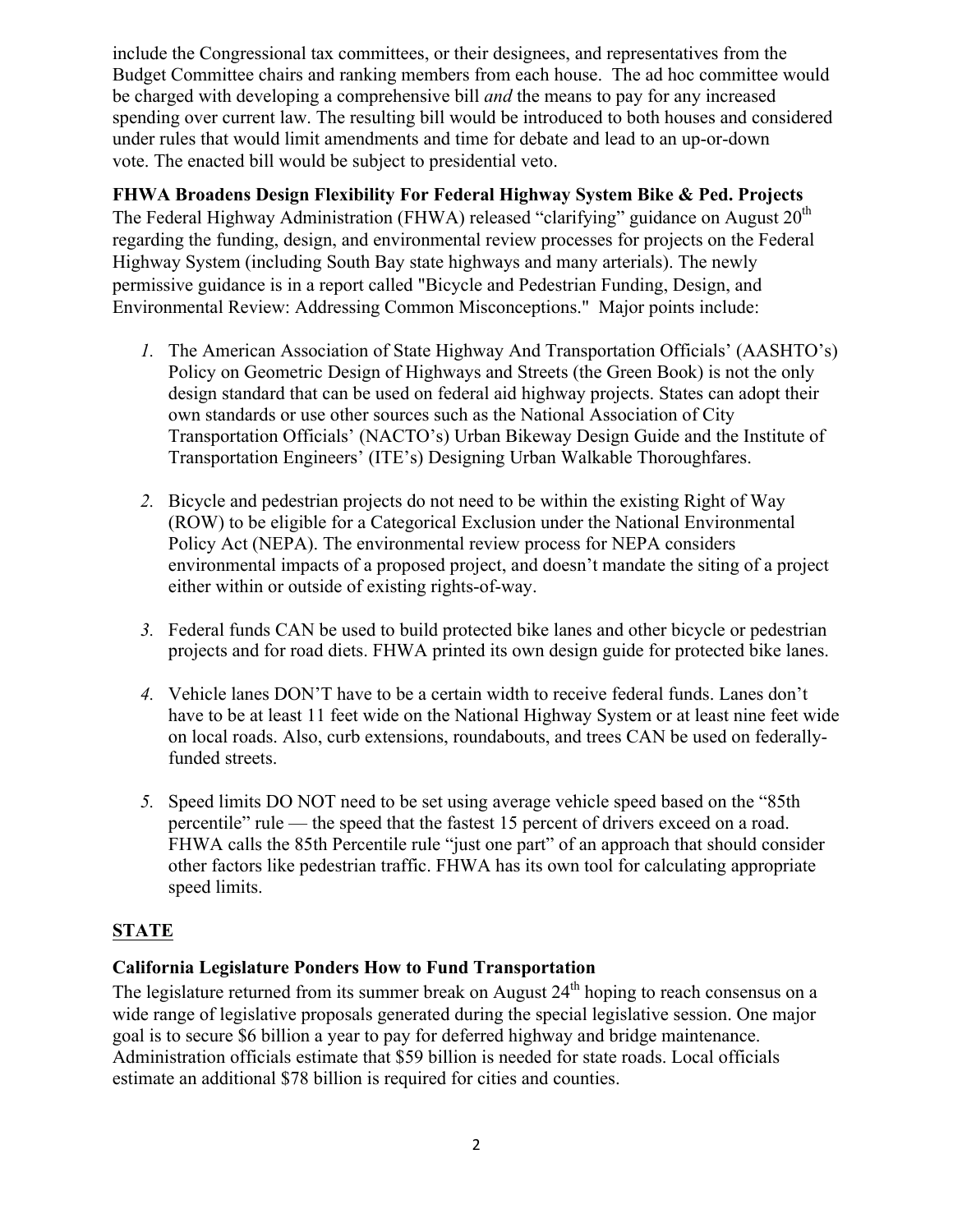Several state lawmakers have proposed transportation funding bills to help, including:

SBX1-1 would raise the gas and diesel fuel taxes, increase vehicle registration fees and add a \$100 fee for zero-emission vehicles plus a "road access charge" of \$35 to every vehicle. It would also require Caltrans to increase its efficiency by thirty percent.

A constitutional amendment, SCAX1-1, would restrict money collected from motor vehicle taxes to be used only for streets and highways and would prohibit the state from balancing the budget by borrowing funds from transportation, as it has in the past. It could also impose restrictions on using those funds for transit or to mitigate the costs imposed by cars—like reducing greenhouse gas emissions**.** The bill would require two-thirds support to pass.

Other legislative proposals (SBX 1-7, SBX 1-8, ABX 1-7 and ABX 1-8) would increase funding for highway projects that benefit goods movement or transit programs.

California local government officials, along with allies in labor and business, outlined a proposal on August  $11<sup>th</sup>$  by which the state, cities and counties could share any new revenue. The plan outlined by local leaders includes many ideas already suggested by Democratic lawmakers, such as raising the gas tax and boosting vehicle registration and license fees.

A State Senate committee endorsed legislation on August  $19<sup>th</sup>$  that would generate \$4 billion annually for repairs by increasing the state gas tax 12 cents a gallon and boosting annual vehicle registration fees \$35 for most cars. Fees for all-electric vehicles would go up \$100.

The California Chamber of Commerce and the Silicon Valley Leadership Group support raising at least \$6 billion annually by increasing gas and diesel taxes and vehicle registration and license fees. The Bay Area Council proposed indefinitely extending the quarter-cent sales tax portion of Proposition 30, the 2012 measure that Brown championed to pay for the state's once-cashstrapped schools, and dedicating all the revenue to transportation needs.

#### **SB 350 Would Require CARB To Set New Standards To Reduce Transportation Emissions**

SB 350, the "Clean Energy and Pollution Reduction Act of 2015", would increase the statewide Renewable Portfolio Standard goal for generating electricity from renewable energy sources (rather than petroleum) from the current 33% to 50% by 2030. The bill would require the state to cut petroleum use in cars and trucks by 50 percent by 2030, electric utilities to use 50 percent renewable energy by 2030, and for buildings to become twice as energy efficient.

Currently, trends are moving in the wrong direction. Gasoline and diesel sales are ticking up, the sign of a surging economy. The number of miles traveled by vehicles on California highways a crucial metric for determining whether Californians are getting out of their cars and onto bikes, sidewalks or public transportation—is also rising.

To achieve the new standard, the California Air Resources Board (CARB) would be required, by January 1, 2017, to prepare a strategy and implementation plan.

## **REGIONAL**

#### **Los Angeles / Metro Bike Share Program to Launch by Mid-2016**

L. A. City's **65-station** pilot program of more than 1,000 bikes seems like it will launch in mid-2016 now that Metro and the City have agreed to a partnership. Metro and LA will share the demonstration project net costs with Metro footing the bill for 35 percent and LA picking up the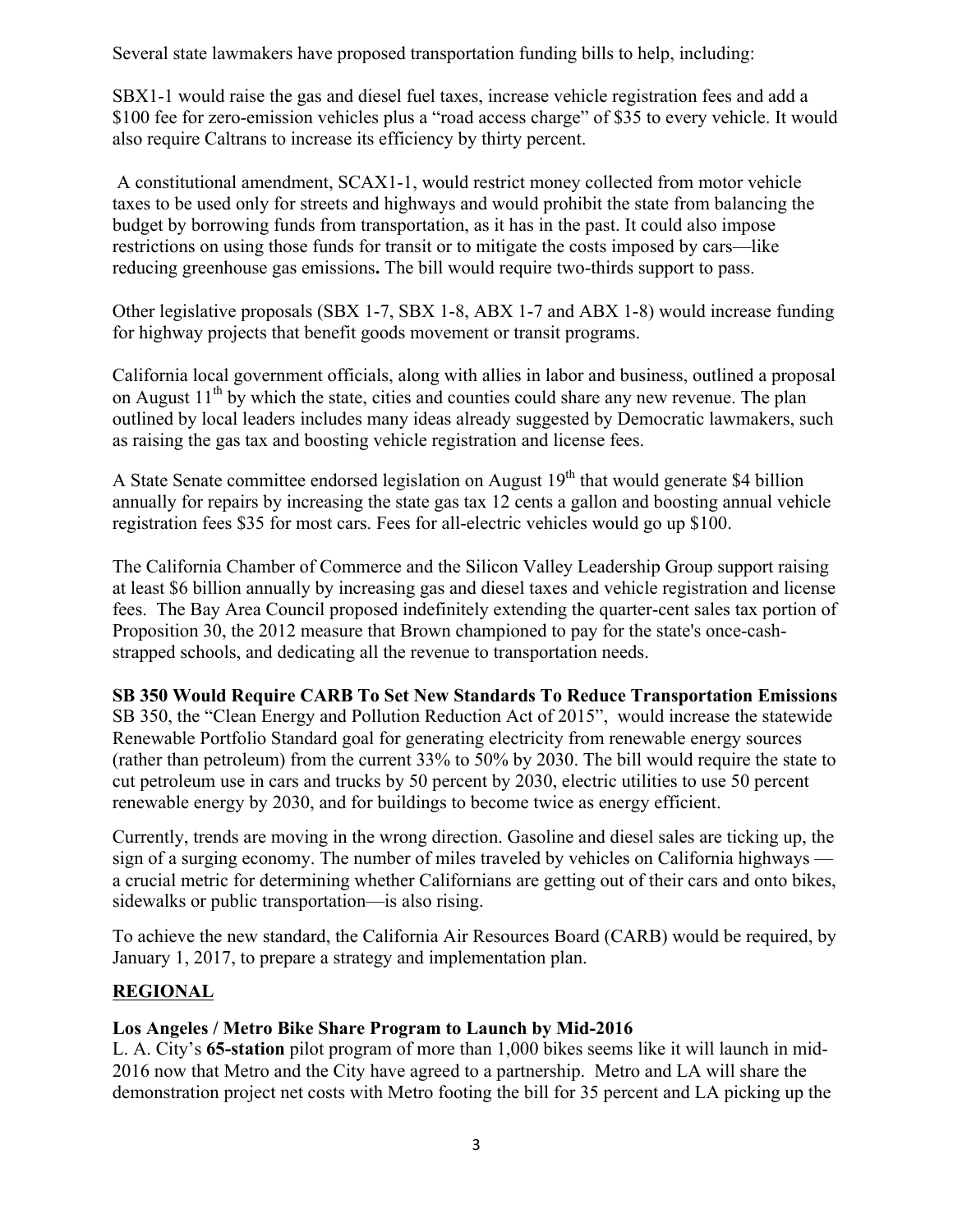remaining 65 percent. They'll also be splitting sponsorships—Metro will keep naming rights (think New York's Citi Bike), while LA will have the advertising rights for the future bike hubs. Vendors BTS and BCycle were chosen earlier this summer. One of Metro's demonstration goals is to let bike-sharers use their TAP card to rent a bike since Metro and LA consider the bike share program "a form of public transportation."

#### **L.A. City Council Approves Full Uber And Lyft Services At LAX**

Los Angeles City Council on August  $26<sup>th</sup>$  approved ride-hailing companies to fully operate alongside taxis at Los Angeles International Airport (LAX). Uber Technologies Inc. and Lyft Inc. will be able to both pick up and drop off passengers. Unlike taxis, Uber and Lyft drivers would drop off and pick up passengers only on the upper departure level. The vehicle drivers would be required to wait in a holding area until receiving a request for a ride. No more than 40 drivers would be allowed in the holding area at one time. The LAX permits would require Uber and Lyft to pay the airport a minimum of \$25,000 per month from \$4 fees for each drop-off and pickup.

Before the pick-up services begin, LAX officials will need to negotiate final contracts with the companies that nail down operating and information reporting requirements. Ride-hailing services, like limousine and shuttle drivers, are regulated by the state, which does not require fingerprint background checks. The City Council agreed to ask the California Public Utilities Commission to require fingerprint-based background checks for all for-hire drivers, including those behind the wheel of limousines, shuttles and ride-hail cars. In addition, the Council also instructed the City Attorney to report within a month on what legal authority Los Angeles may have to require fingerprint background checks if state regulators fail to act.

Until the contracts are signed any transportation service can continue to take riders to the airport, but only limousines, shuttles and taxis can pick them up.

#### **Metro Wayfinding Signage Grant Pilot Program Applications Due November 13th**

Metro has created a two-year \$500,000 competitive pilot Wayfinding Signage Grant Program to assist agencies in designing and implementing static wayfinding signage on non-Metro properties within one mile of transit stations that will be open as of June 30, 2017.

Metro has also developed Station Wayfinding Signage Guidelines that can be found at: http://www.metro.net/projects/call\_projects under the Guidelines and Manuals section. The application is now available on the Metro website at http://www.metro.net/projects/call\_projects. Applications are due November  $13<sup>th</sup>$ .

#### **Long Beach Transit To Extend South Bay Bus Service**

Long Beach Transit announced on August 18th that it will extend bus service along its Route 1 to destinations in Carson — South Bay Pavilion, Cal State Dominguez Hills and StubHub Center.

As part of several new service changes that were effective on August  $23<sup>rd</sup>$ , the last daily outbound Route 1 bus leaving Long Beach Transit Gallery in downtown Long Beach is now scheduled to depart at 9:05 p.m. The last daily inbound Route 1 bus is now scheduled to arrive at the Transit Gallery at 11:10 p.m.

The changes to Route 1's schedule also include service to the Del Amo Blue Line Station and cancellation of stops at Wardlow Station Bay 2 as well as another stop at the southeast corner of where Wardlow Road crosses Magnolia Avenue.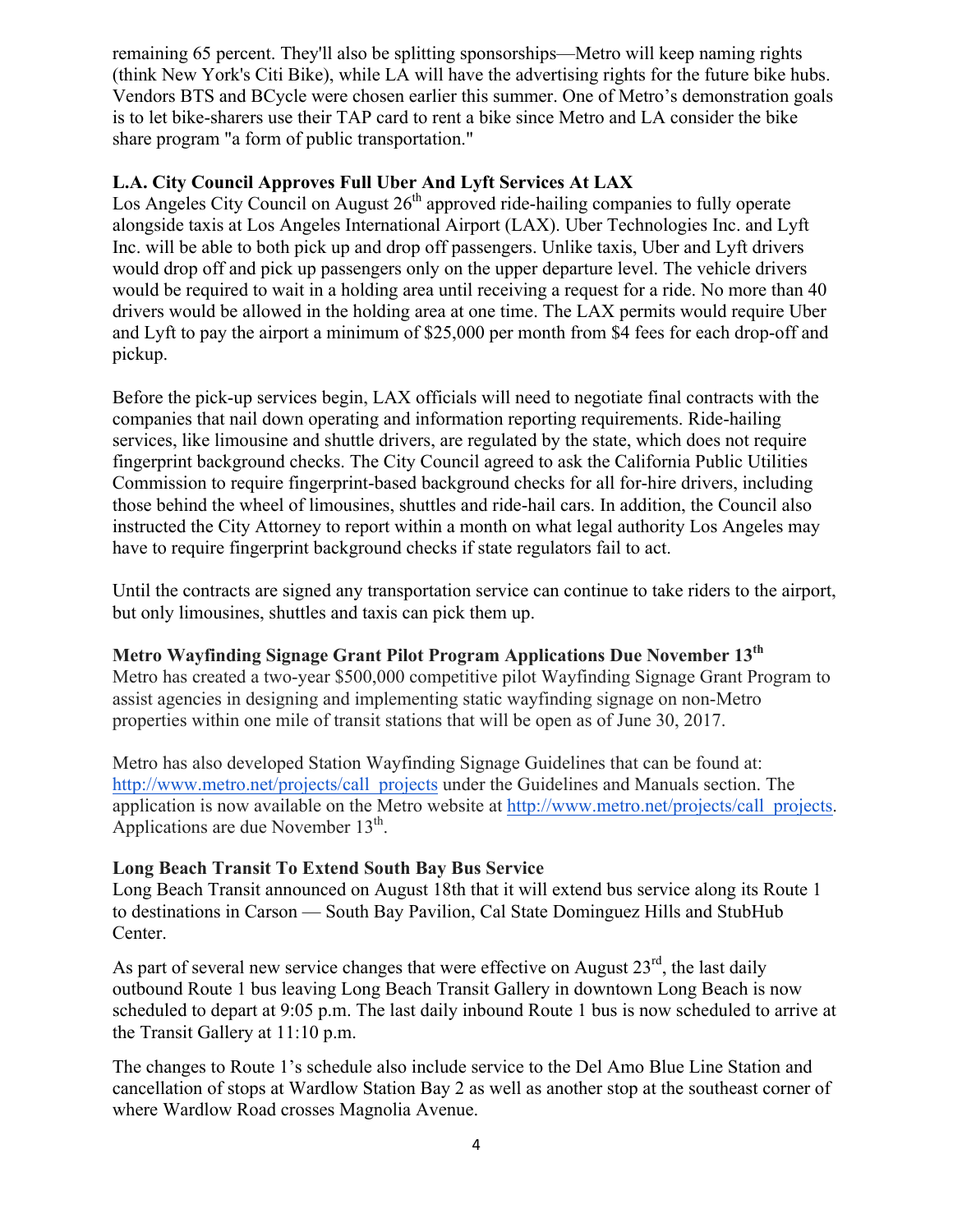Long Beach Transit also is making service changes on several of its other lines. Additional details can be obtained by calling 562-591-2301, reviewing the service changes on Long Beach Transit's website http://www.lbtransit.com/services/service-changes.aspx , or picking up a copy of printed schedules.

#### **L.A. City Council Adopts Historic New Approach In Mobility 2035 Plan**

The Los Angeles City Council on August 11th approved the City's Mobility 2035 plan, an historic piece of legislation with a goal of adding about 300 miles of protected bike lanes and nearly 240 additional miles of bus-only lanes that would operate either during rush hour or 24 hours per day. The 200-page plan is a guide for "achieving a transportation system that balances the needs of all road users" in the next 20 years.

The Mobility 2035 Plan's key policy initiatives all steer the city in a new direction, one in which the car is no longer the central driver of the city's transportation policy. The initiatives include:

- Establishing new standards for streets design that "will provide safe and efficient transportation for pedestrians (especially for vulnerable users such as children, seniors and the disabled), bicyclists, transit riders, and car and truck drivers."
- Using data to make transportation decisions, with safety, public health, and equity as top criteria.
- Linking land use and transportation policy.
- Making equity a prime consideration in transportation planning.
- Reducing greenhouse gas emissions "through a more sustainable transportation system."
- Expanding "the role of the street as a public place."

The new plan is meant to meet the requirements of 2008 state legislation calling on local officials to create "complete streets," serving "motorists, pedestrians, bicyclists, children, persons with disabilities, seniors, movers of commercial goods, and users of public transportation, in a manner that is suitable to the rural, suburban or urban context."

One of the 2035 Plan's primary goals is to cut the fatality rate from traffic collisions to zero within 20 years, by improving safety for cyclists and pedestrians while also luring more people out of their cars. In addition to slowing vehicle speed limits, the plan proposes to reshape streets by adding medians, widening sidewalks and putting in dedicated bus and bike lanes, at the expense of car lanes.

As part of the August  $11<sup>th</sup>$  decision, council members signed off on the Environmental Impact Report Statement of Overriding Considerations, saying that the benefits of the mobility plan will outweigh its more serious environmental impacts. The city's EIR concluded that the plan's projects, if completed by 2035, would result in "unavoidable significant adverse impacts," including additional noise, cut-through traffic and diminished access for emergency vehicles. The report also found that there would be a considerable increase in the percentage of major streets that are highly congested during evening rush hour.

A consortium of opposing community organizations are preparing a legal challenge, saying the city's own analysis shows that the plan, and the accompanying loss of car lanes, will lead to increased traffic congestion and delays by emergency vehicles.

The plan is conceptual and includes no funding for implementation.